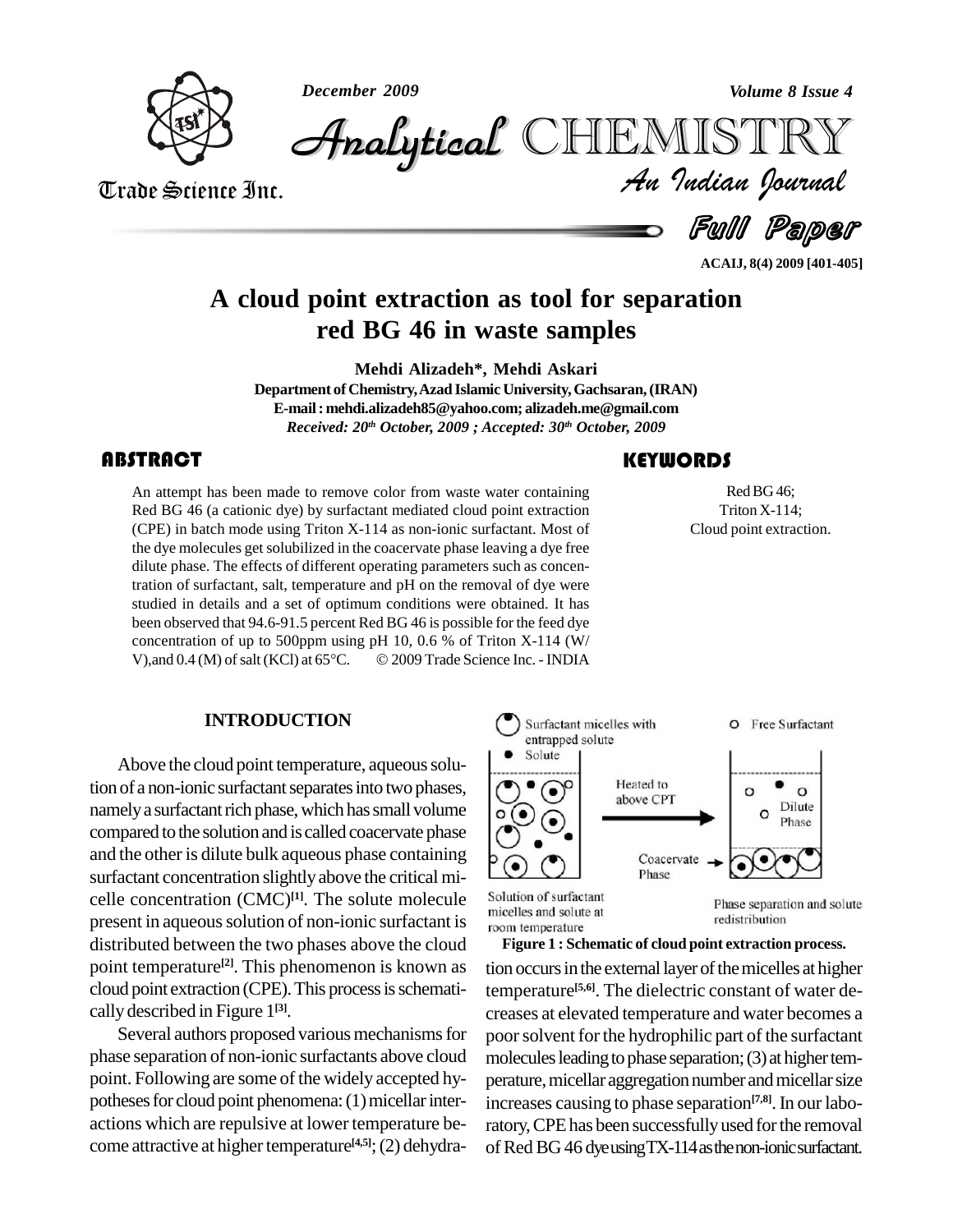# Full Paper

Color removal from effluent is one of the most difficult requirements faced by textile finishing, dye manufacturing, paper industries. Among the various types of dye, Red BG 46 dye is used in textile, wood and leather. The effluents containing dyes are highly colored resulting inmajor environmental problems. So these colored wastes need to be treated before disposal **[9]**.

Many investigators have studied different techniques for the removal of colored dye from wastewater, e.g., (a) different membrane separation processeslike re verse osmosis(RO) **[10]**, nanofiltration (NF) **[11]**,micellar enhanced ultra filtration (MEUF)<sup>[12,13]</sup> and membranewet oxidation<sup>[14]</sup>: (b) adsorption on to (i) agricultural solid waste **[15]**,(ii) different bentonites **[16]**,(iii) various types of activated carbon<sup>[17]</sup> and (iv) surfactant impregnated montmorillonite<sup>[18]</sup>, etc.: (c) several oxidation processes **[19]**: (d) ozonations **[20]**. Cloud point extraction (CPE) may be an effective method for removing dye from aqueous solution<sup>[21,22]</sup>.

In the present work, cloud point extraction has been adopted to remove cationic dye (Red BG 46) from wastewater using TX-114 as nonionic surfactant. The effect of pH, temperature, concentrations of surfactant and salt on extraction of dye has been studied.

## **EXPERIMENTAL**

#### **Instruments**

The absorption of Red BG 46 was performed with a 160A shimadzu spectrophotometric UV-VIS. The instrumental parameters were those recommended by the  $_{70}$ manufacturer.AMetrohm 691 pH / Ion meter with a combined glass. Calomel electrode was used for ad-<br>justment of test solution pH.<br>**Reagents** justment of test solution pH.

#### **Reagents**

**BG 46 was prepared by dissolving 0.05g of the Red** Condition *Ing to 100ml*<br>*prepared daily*<br>*Journal*<br>*ISTRY*<br>*<i>Indian hournal* BG 46 in water and diluting to 100mL in a volumetric tion of All Chemicals used water of analytical grade and  $\frac{8}{10}$ double distilled water was used through out. A solution of Triton  $X-114$  was prepared by dissolving  $12g$  of Triton  $X-114$ (Merck) in water and diluting to  $100$  mL in a volumetric flask. A stock solution of 500mg L<sup>1</sup> of Red Frame 80 $\degree$ C and time 20 min.<br>flask, More diluted were prepared daily using this stock solution.Asolution of potassium chloride (KCl) 2.0 mol  $L<sup>-1</sup>$  was prepared by dissolving 14.91g of KCl

CHEMISTRY COMMENT

 $(Merck)$  in water and diluting to  $100mL$  in a volumetric flask. Doubly distilled water was used to prepare all the solutions.

#### **General procedure**

An aliquot of the Red BG 46, 0.6% of Triton X- 114 (W/V),  $10mL$  of 2 mol L<sup>-1</sup> KCl were added to a 50 mL volumetric flask and diluted to the mark with water. The resultant solution was transferred to a 50mL tube and equilibrated at  $65^{\circ}$ C in a thermostat bath for 10 min.After complete phase separation, the tube was removed from the temperature bath and cooled to room temperature. The concentration of Red BG 46 in the dilute phase was measured by spectrophotometeric method.

### **RESULTSAND DISCUSSION**

The absorption of Red BG 46 in aqueous solution showed a maximum absorption band at 531nm. Therefore, all the measurements were carried out at thiswavelength.

#### **Effect of pH**

The effects of the pH of the solution on the extent of Red BG 46 extraction are shown in figure 2 for dif-<br>ferent concentration of Red BG 46 (5, 8mg L<sup>1</sup>), 0.12%<br>of Triton X-114 (W/V)and 80°C. Extraction of Red ferent concentration of Red BG  $46$  (5, 8mg L<sup>-1</sup>), 0.12% BG 46 is less in acidic pH. Hence, pH 10 was chosen as adequate pH value for further studies.



**Figure 2 : Effect of pH on extraction of dye using TX-114. Conditions: 50mLofsolution containing different concentration of RedBG46 (5, 8mgL** -1**), 0.12%ofTritonX-114 (W/V),** Conditions: 50mL of solution con<br>tion of Red BG 46 (5, 8mg L<sup>-1</sup>), 0.<br>Temp 80°C and time 20 min.

### **Effect ofTriton X-114 concentration**

The effect of the Triton X-114 concentration on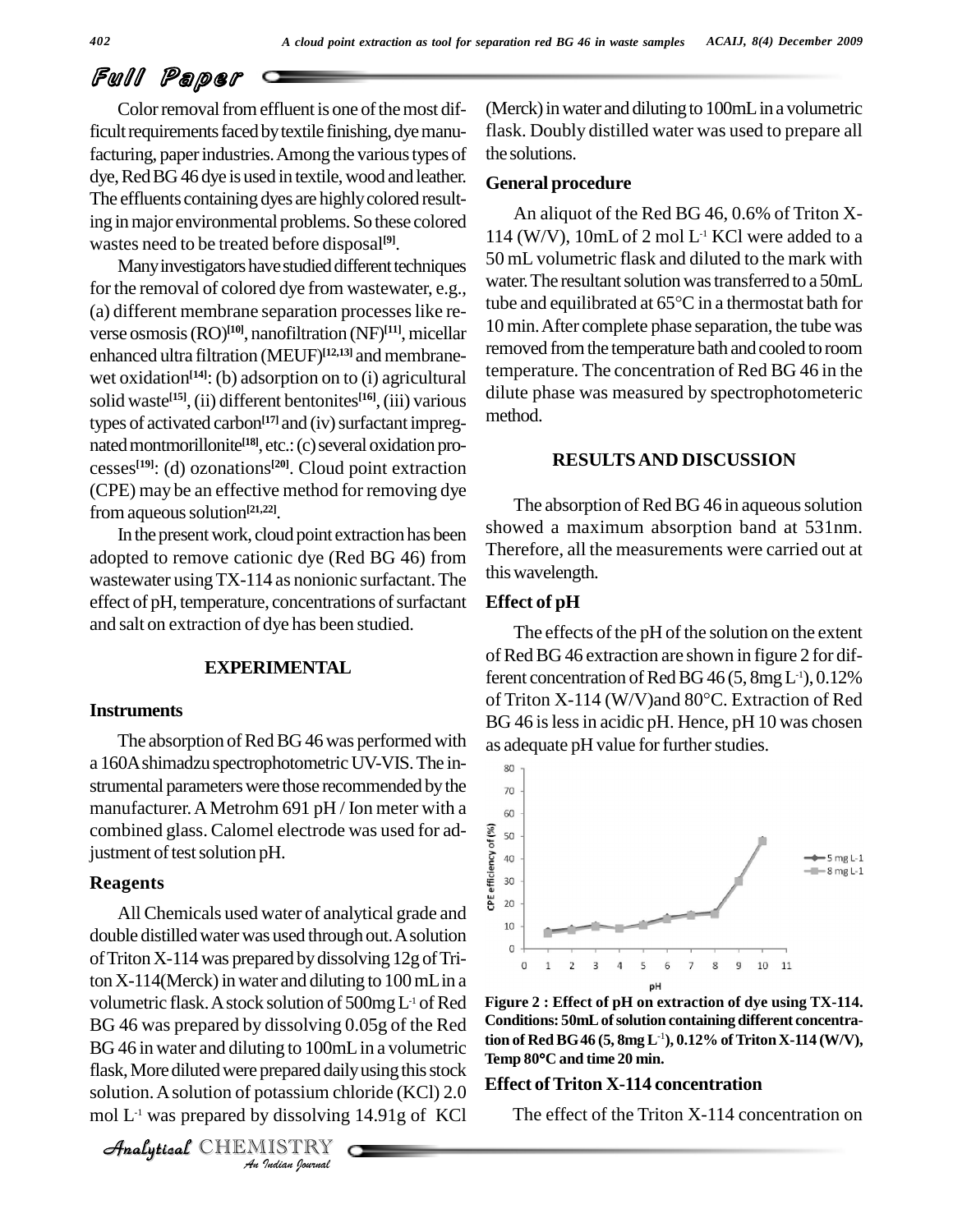Full Paper

CPEefficiencyofRedBG46 isshown in Figure 3. For successful cloud point extraction of dye, it is desirable  $\qquad$  100 to use minimum amount of surfactant maximum extraction of dye. Therefore, the effect of the surfactant concentration was investigated in order to ensure maxi-<br>
mum extraction efficiency. It has been observed from<br>
the figure that extraction of the dye increase sharply<br>
w centration was investigated in order to ensure maxi-  $\frac{6}{5}$  <sub>92</sub> mum extraction efficiency. It has been observed from  $\frac{5}{6}$  so<br>the figure that extraction of the due increase sharply the figure that extraction of the dye increase sharply  $\frac{5}{9}$   $\frac{88}{86}$ when TX-114 concentration increases from 0.03 to  $\frac{2}{3}$   $\frac{8}{84}$ 0.8% (W/V). Beyond 0.6% (W/V), the extraction effi-  $\frac{8}{3}$  sz ciencyis almost constant.



**Figure 3 : Effect of TX-114 concentration on the CPE effi ciency of Red BG 46. Conditions: 50 ml ofsolution containing different concentration of RedBG46 (5, 8mgL -1), pH 10, Temp <sup>80</sup><sup>C</sup> and time <sup>20</sup> min.**

Quantitative CPE efficiency was observed when<br>Triton X-114 concentration was above 0.6% (W/<br>The surfactant concentration of 0.6% (W/V)was<br>sen as optimum.<br>ect of equilibration temperature<br> $\frac{1}{2}$ <br>existing the surfactant the Triton X-114 concentration was above 0.6% (W/  $\frac{9}{2}$   $\frac{300}{93}$ V). The surfactant concentration of 0.6% (W/V)was  $\frac{8}{5}$  92.5 chosen as optimum.

#### **Effect of equilibration temperature**

The effect of the equilibration temperature (40- The effect of the equilibration temperature  $(40-80^{\circ}\text{C})$  on the cloud point extraction was also investigated. The critical micelle concentration (CMC) of non-ionic surfactant decreases with temperature<sup>[23]</sup>. Moreover, non-ionic surfactant appear relatively more hydrophobic at higher temperatures, due to an equi- of Triton X-114 (W/V) and Temp 65°C. librium shift that favors dehydration of the ether oxygens. This leads to an increase in the number concentration of micells.Therefore, the solubilization ca pability of the micellar solution increases with temperature leading to an increase in the dye extraction. The effects of the operating temperature on the extraction of Red BG 46 are clear from Figure 4.The extraction efficiency of dye increases with temperature. Quantitative CPE efficiency for Red BG 46 were ing int extraction efficiency of dye increases with tempera-<br>ture. Quantitative CPE efficiency for Red BG 46 were unit<br>temperature above when minimum 65°C were used.

Thus a temperature of  $65^{\circ}$ C was selected.



**Figure** 4 **:** Effect of temperature on the CPE efficiency of Red **BG46. Conditions: 50 mLofsolution containing different of Red BG46 (5, 8mg L -1),0.6% ofTriton X-114 (W/V), pH 10 and time 20 min.**

#### **Effect of equilibration time**

Optimal equilibration time are necessary to com plete reaction, and achieve easy phase separation as efficient as possible.The dependence of extraction efficiency upon equilibration time was studied for a time interval of 3-30min (Figure 5).Anequilibration time of 10 min was chosen as an optimum value.



**Figure 5 : Effect** of **equilibration time** on the CPE efficiency **of Red BG 46. Conditions: 50mL ofsolution containing different concentration of Red BG46 (5, 8mgL -1 ), pH 10, 0.6%** of Red BG 46. Conditions: 50mL of solutio<br>ferent concentration of Red BG 46 (5, 8mg )<br>of Triton X-114 (W/V)and Temp 65°C.

#### **Effect of electrolyte**

out phenomena is directly related to the desorption of<br>
ions from the hydrophilic parts of the micelles, increas-<br>
ing inter-attraction between micelles and consequently<br>
leading to the precipitation of surfactant molecule It has been reported that due to electrolyte saltingout effect, salts decrease the cloud point of the surfactant and it is promotes the dehydration of the ethoxy group on the outer surface of the micells. The saltingions from the hydrophilic parts of the micelles, increasing inter-attraction between micelles and consequently leading to the precipitation of surfactant molecules<sup>[24]</sup>.

 $\mathcal{A}$ nalytical  $\mathbb{CHEMISTRY}$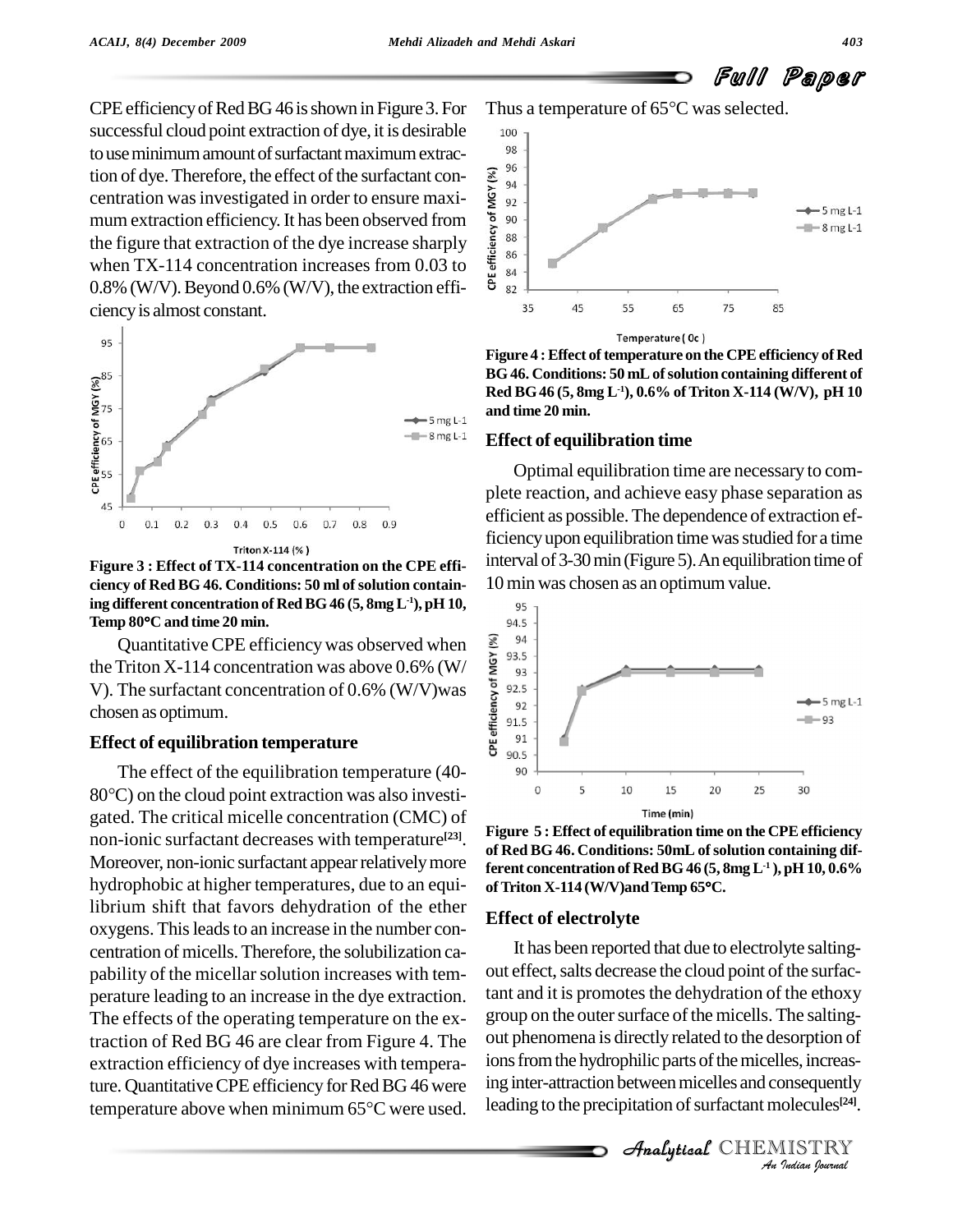## Full Paper

Therefore, addition of electrolyte increases phase separation enhancing the micellar concentration in the coacerate phase, leading to solubilization of more dye. However, the effect of potassium chloride is important because the cost of the eventual process depends on the amount of heat needed to obtain the separation of phases.

The effect of potassium chloride as an electrolyte was studied. It is observed from Figure 6, the extraction efficiency of Red BG 46 was slightly increased in the presence of KCl and it was almost constant above  $0.4$ mol L<sup>-1</sup> of KCl. Thus a  $0.4$ mol L<sup>-1</sup> of KCl was selected for further studies.



**Figure** 6 **: Effect** of **KCl** concentration on the CPE efficiency **of Red BG 46. Conditions: 50mL ofsolution containing different concentration of Red BG 46 (5, 8mg L** of Red BG 46. Conditions: 50mL of solution containing different concentration of Red BG 46 (5, 8mg L<sup>-1</sup>), 0.6% of<br>Triton X-114 (W/V), pH 10, Temp 65°C and time 10 min.

#### **Effect of initial dye concentration**

 $P_1$ <br>phase. Therefore, with the further increase in feed *Invariant in*<br>the further is<br>*Is dye* remain<br>*IISTRY* The effect of initial dye concentration on the extraction efficiency using above optimum concentration was investigated. The results presented in TABLE 1, show that up to 500 mg  $L<sup>-1</sup>$  of Red BG 46 be removed (>90 %) by CPE procedure. from Table observed that the extraction efficiency of dye decreases with the feed dye concentration.At a particular operating temperature and surfactant concentration, the surfactant concentration in both the dilute and coacervate phase remains constant. Hence, the dye solubilization capacity of the surfactant mi celles remains almost invariant in the coacervate dye concentration, excess dye remains unsolubilized in the dilute phase, resulting in a decrease of the extraction efficient.

| efficiency of Red BG 46 |                              |
|-------------------------|------------------------------|
| CPE efficiency $(\% )$  | Concentration (mg $L^{-1}$ ) |
| 94.6                    | 5.0                          |
| 94.5                    | 8.0                          |
| 94.2                    | 15.0                         |
| 94.3                    | 20.0                         |
| 93.0                    | 25.0                         |
| 92.8                    | 50.0                         |
| 93                      | 75.0                         |
| 93                      | 150.0                        |

# **TABLE 1 :Effect ofinitial dye concentration on the CPE**

### **CONCLUSIONS**

92.9 200.0 91.5 500.0

Cloud point extraction of Red BG 46 can be suc cessfully used to remove color wastewater usingTX- 114 as non-ionic surfactant. The effects of pH, tem perature, and time, concentration of KCl,TX-114 and Red BG46 on the extraction efficiency have been studied in detail. It is observed that the extraction efficiency increases with temperature,TX-114 and KCl concentration. From the experimental, it is observed that for dye concentration up to 500 mg  $L<sup>-1</sup>$ , >90 percent of Red BG 46 dye is removed. Separated aqueous phase still containssome of dye, probablysolubilized in the **-1), 0.6% of** micelle of the surfactant.

#### **REFERENCES**

- **[1]** W.Kimchuwanit, S.Osuwan, J.F.Scamehorn, J.H.Harwell, K.J.Haller; Sep.Sci.Technol., **35(13)**, 1991 **(2000)**.
- **[2]** M.J.Rosen; Surfactants and Interfacial Phenom ena, John Wiley & Sons, New York, **(1978)**.
- **[3]** M.K.Purkait, S.DasGupta, S.De; Separation and Purification Technology, **51**, 137 **(2006)**.
- **[4]** V.DeGiorgio, R.Piazza, M.Corti, C.Minero; J.Chem.Phys., **82**, 579 **(1984)**.
- **[5]** R.Carabias-Martinez, E.Rodriguez-Gonzalo, B.Moreno-Cordero, J.L.Perez-Pavon, C.Garcia- Pinto, E.Fernandez Laespada; J.Chromatogr., **A902**, 251 **(2000)**.
- **[6]** P.Nilsson, H.Wennertrom, B.Lindman; J.Phys.Chem., **87**, 1377 **(1983)**.
- **[7]** C.D.Stalikas;TrendsAnal.Chem., **21(5)**, 343 **(2002)**.

CHEMISTRY COMMENT